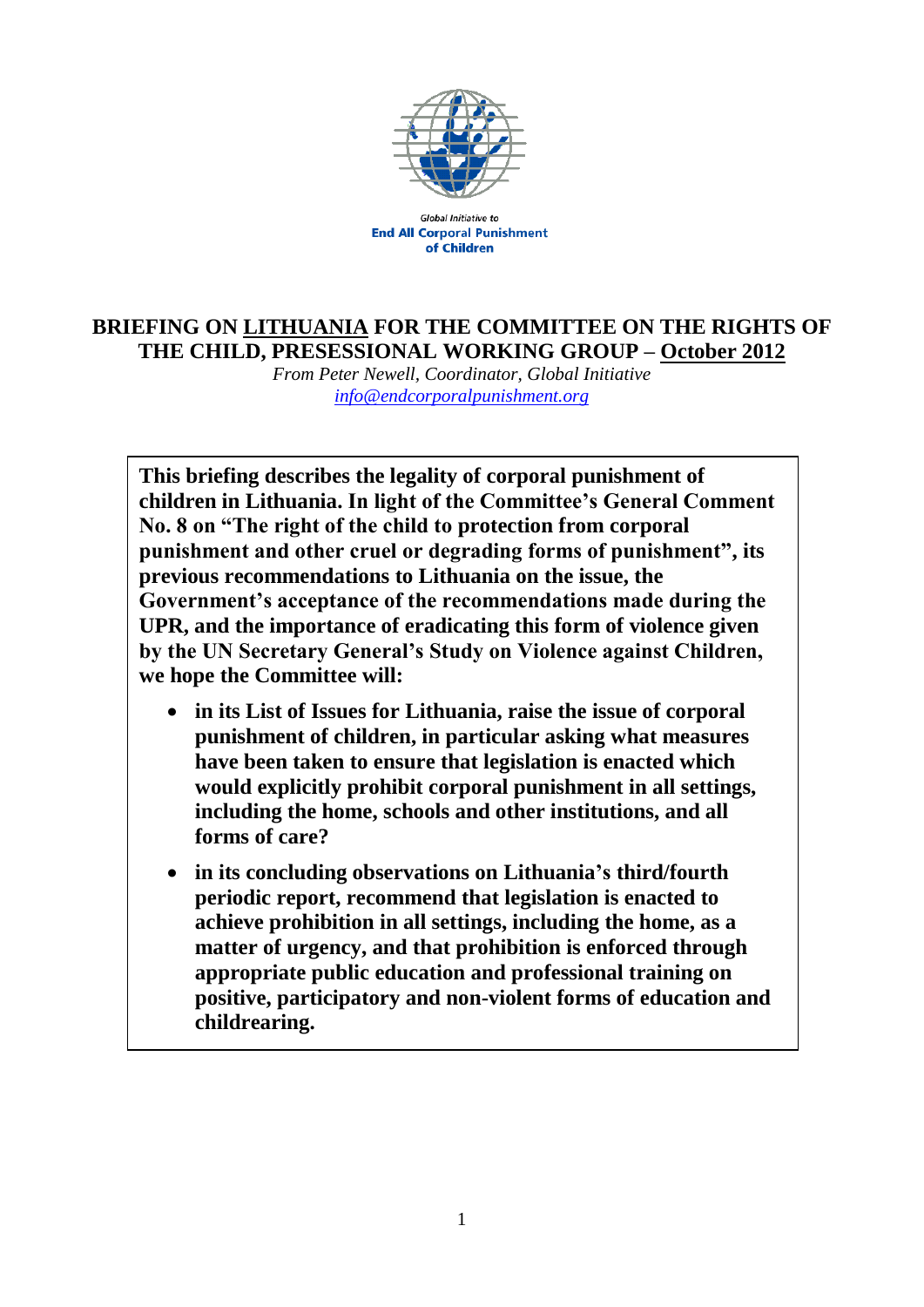## **1 Corporal punishment of children in Lithuania**

1.1 In Lithuania, corporal punishment is unlawful as a sentence for crime. It is considered unlawful in schools and in penal institutions, but it is not explicitly prohibited in those settings. It is lawful in the home and in alternative care settings.

1.2 With regard to the **home**, article 49.1 of the Law on the Fundamentals of Protection of the Rights of the Child (1996) states: "Parents and other legal representatives of the child may appropriately, according to their judgment, discipline the child, for avoiding to carry out his duties and for disciplinary infractions, with the exception of physical and mental torture, other cruel behaviour and the humiliation of the child's honour and dignity." Provisions against violence and abuse in this Law and in the Criminal Code (2000), the Constitution (1992), the Civil Code (2000), and the Code of Administrative Offences of the Republic of Lithuania (2002) are not interpreted as prohibiting all corporal punishment in childrearing.

1.3 Corporal punishment is considered unlawful in **schools**, but there is no explicit prohibition. Article 25 of the Law on Education (1991) states that "parents, guardians, and teachers who do not carry out their responsibilities, or who cause physical, psychological, or moral harm to their pupils, shall be accountable in accordance with the procedures established by law". Article 49.2 of the Law on the Fundamentals of Protection of the Rights of the Child states: "Disciplinary and educative enforcement measures: criticism, reprimand, severe reprimand, appropriate evaluation of behaviour and other enforcement means, established by laws, may be applied to a child for violations of internal order regulations of teaching and educative (care) institutions."

1.4 In the **penal system**, corporal punishment is unlawful as a sentence for crime: there is no provision for judicial corporal punishment in criminal law. It is considered unlawful as a disciplinary measure in penal institutions, but there is no explicit prohibition in law.

1.5 There is no explicit prohibition of corporal punishment in **alternative care settings**.

1.6 In 2008, a survey of 1,143 children aged 10-15 found that almost half (48%) had experienced corporal punishment; 5% reported being constantly physically punished. A quarter of children (24%) reported being physically punished for talking back or lying to adults, 20% for smoking or drinking alcohol, and 16% for disobedience or non-compliance. Only 29% of children believed that corporal punishment should never be used.<sup>1</sup>

## **2 Moves towards prohibition of all corporal punishment**

2.1 Under examination by the Committee on the Rights of the Child in 2006, the Government stated that legislation was being drafted to prohibit corporal punishment.<sup>2</sup> In the same year, the Ministry of Social Security and Labour commissioned research by the Institute of Law which concluded that prohibition required amendments to the Civil Code and the Law on the Fundamentals of the Rights of the Child, rather than a separate law. In 2010, a bill which would have explicitly prohibited all corporal punishment of children by amending article 49 of the Law on the Fundamentals of Protection of the Rights of the Child was rejected by

 $\overline{a}$ <sup>1</sup> Save the Children (2008), *Children's interview on relations in their families*. Reported in Kromelyte, I. (2011), "Lithuania: Changing a Culture of Violence Towards Children", in Durrant, J. E. & Smith, A. B. (eds) (2011), *Global Pathways to Abolishing Physical Punishment: Realizing Children's Rights*, New York: Routledge, pp.146-153

 $2$  CRC/C/SR.1103, Summary record, para. 11